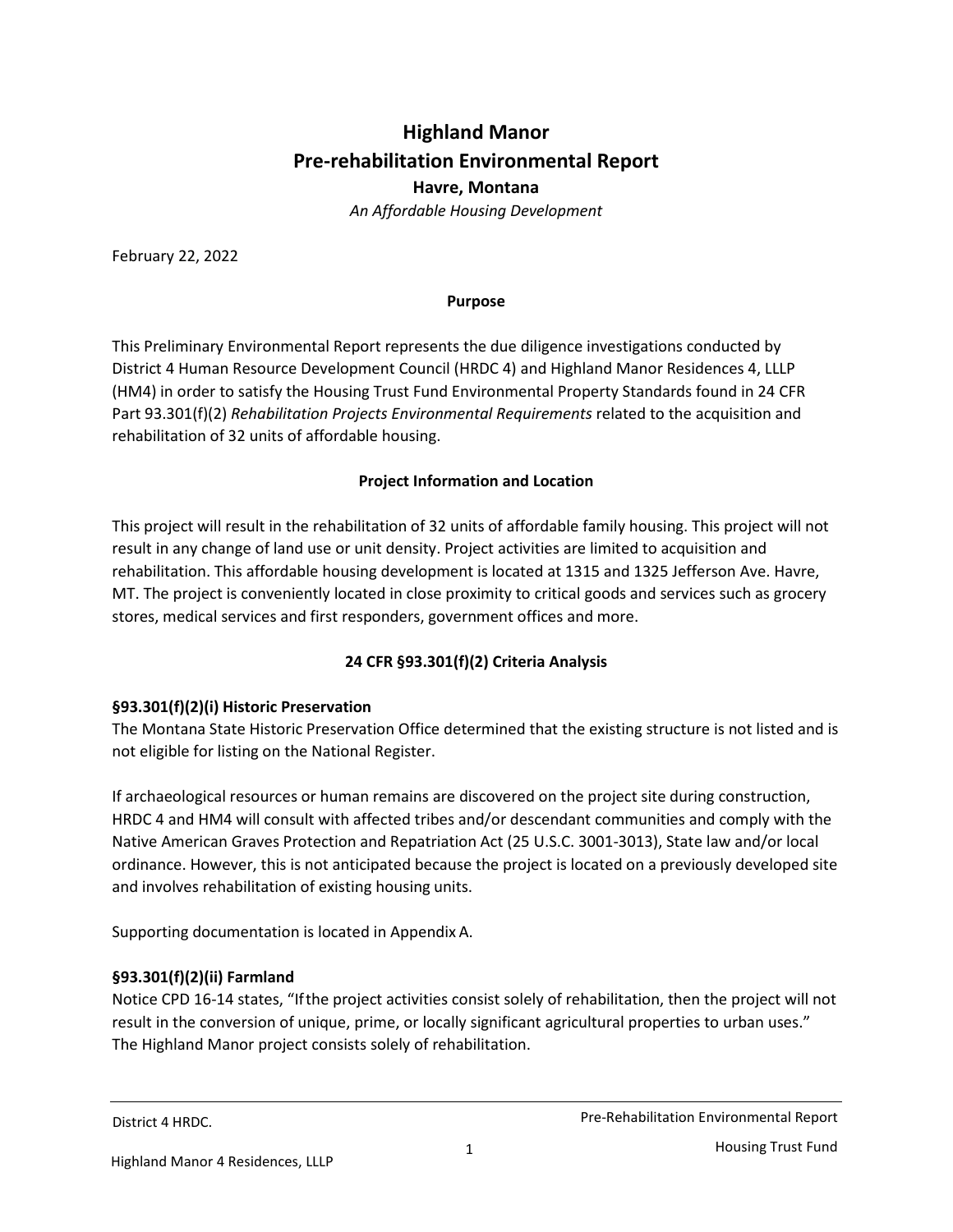Please refer to HRDC 4's Highland Manor Housing Trust Fund application and Appendix B.

### **§93.301(f)(2)(iii) Airport Zones**

The EPA NEPA Assist tool was used to determine that the proposed project is not located within 15,000 feet of a military airport or within 2,500 feet of a civilian airport.

Supporting documentation is located in Appendix C.

### **§93.301(f)(2)(iv) Costal Barrier Resource System**

Montana is not a coastal state and the proposed project is not located within a Coastal Barrier Resource System unit. Highland Manor is located approximately 570 miles from the nearest coast.

Supporting documentation is located in Appendix D.

### **§93.301(f)(2)(v) Coastal Zone Management**

Montana is not a coastal state and does not have a coastal zone management plan. Highland Manor is located approximately 570 miles from the nearest coast.

Supporting documentation is located in Appendix E.

### **§93.301(f)(2)(vi) Floodplains**

The proposed project is not located within a floodway. According to FEMA's FIRM map, the project is located in an Area of Minimal Flood Hazard and is not within a floodplain.

Supporting documentation is located in Appendix F.

### **§93.301(f)(2)(vii) Wetlands**

This project is not located within a jurisdictional or non-jurisdictional wetland according the US Fish and Wildlife Service National Wetlands Inventory, and no activities, structures, or facilities will impact a wetland.

Supporting documentation is located in Appendix G.

### **§93.301(f)(2)(viii) Explosives and Hazards**

As documented in the Capital Needs Assessment, and elsewhere in the Highland Manor HTF application, there are currently 32 dwelling units. Rehabilitation activities will not increase residential densities. Therefore, pursuant to CPD Notice 16-14, the project is in compliance with this requirement.

Supporting documentation is located in Appendix H.

### **§93.301(f)(2)(ix) Contamination**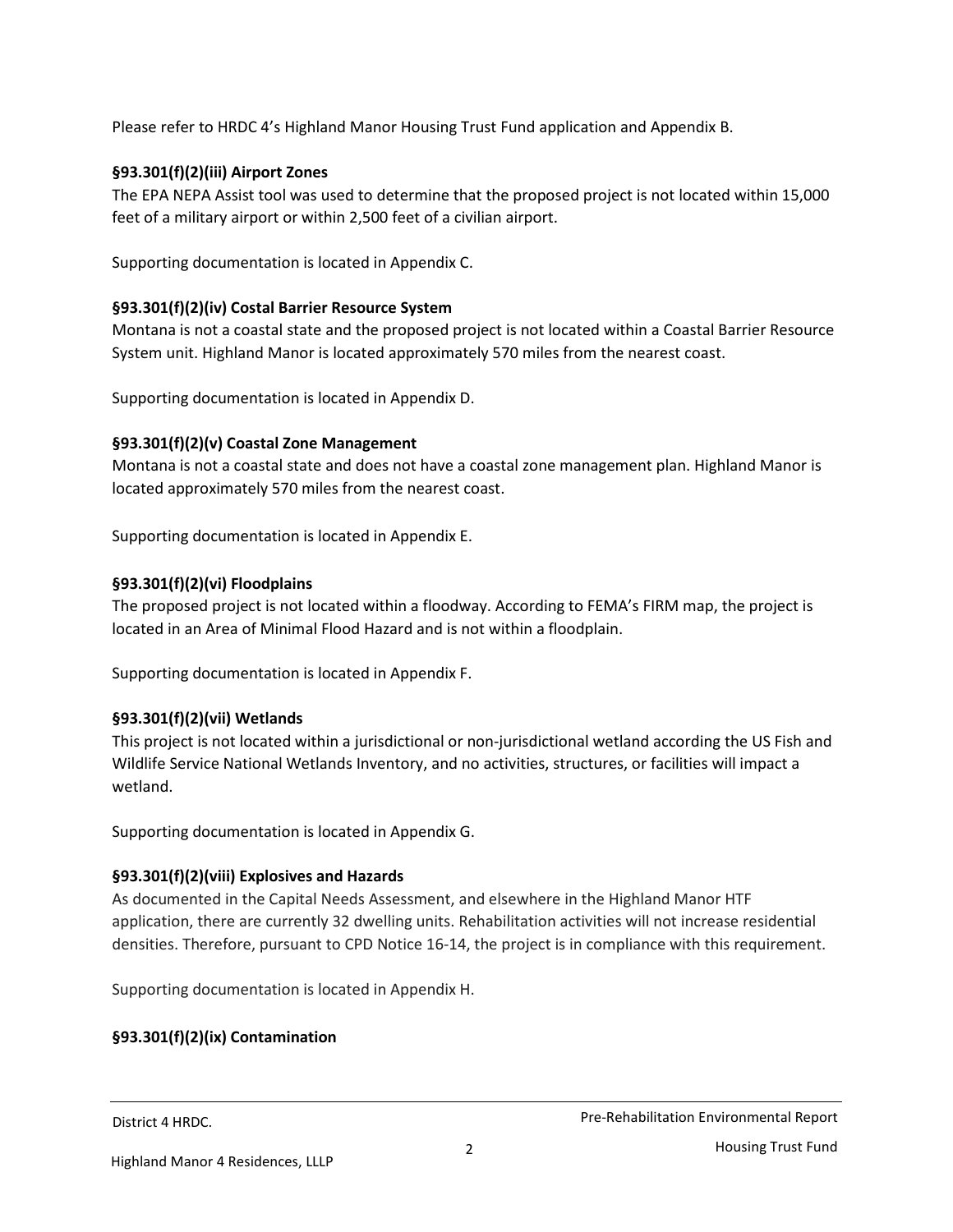The project is not located within 0.25 miles of a Superfund or CERCLIS site or other contaminated site reported to Federal, State, or local authorities.

A Phase I Environmental Site Assessment found no Recognized Environmental Conditions (RECs) at the proposed project site. This report does recommend conducting a survey for asbestos and lead-based paint. The project was constructed after 1978 and, therefore, for the purposes of this HTF environmental report, additional lead-based paint investigations are not necessary. Additionally, the Phase I ESA recommends methamphetamine sampling in Unit 12 of the north building because of suspected methamphetamine use in that unit.

The Phase II Environmental Site Assessment completed in December, 2021 documents the absence of Asbestos Containing Materials (ACM), radon levels were below the threshold level for mitigation, no mercury containing thermostats were found, the results of methamphetamine sampling shoed all samples were less than the 2021 MDEQ decontamination standard, and two 2-foot light fixtures had no information on the light ballasts and are considered suspect for PCBs.

The Phase II ESA made the following recommendations:

- 1. Verify that building materials in Apartments 15 and 25 as well as the VSF in Apartment 5 be sampled for asbestos.
- 2. No actions are recommended to address lead in the drinking water system, as the lead results were all below the EPA action limit.
- 3. No methamphetamine remediation is necessary because all meth samples were found to be less than the 2021 MDEQ contamination standard.
- 4. Light fixtures determined to be suspect for containing PCBs should be disposed of as a universal waste in accordance with 40 CFR §761.62 and Section 3006 of RCRA. Also, magnetic ballasts discovered during renovations are to be considered PCB containing unless labelled with the words "electronic" or "no PCBs".
- 5. Radon mitigation is not required because the results of all tests were less than the EPA action level of 4.0 pCi/L.

Rehabilitation work will follow through with the recommendations made by the Phase II ESA.

Supporting documentation is located in Appendix I.

### **§93.301(f)(2)(x) Noise**

No major road is within 1000' and no railroad is within 3000'. The one airport within 15 miles of the project site produces a de minimis amount of noise that will not impact the project. It is determined that the interior noise levels do not exceed 45dB.

Supporting documentation is located in Appendix J.

# **§93.301(f)(2)(xi) Endangered Species**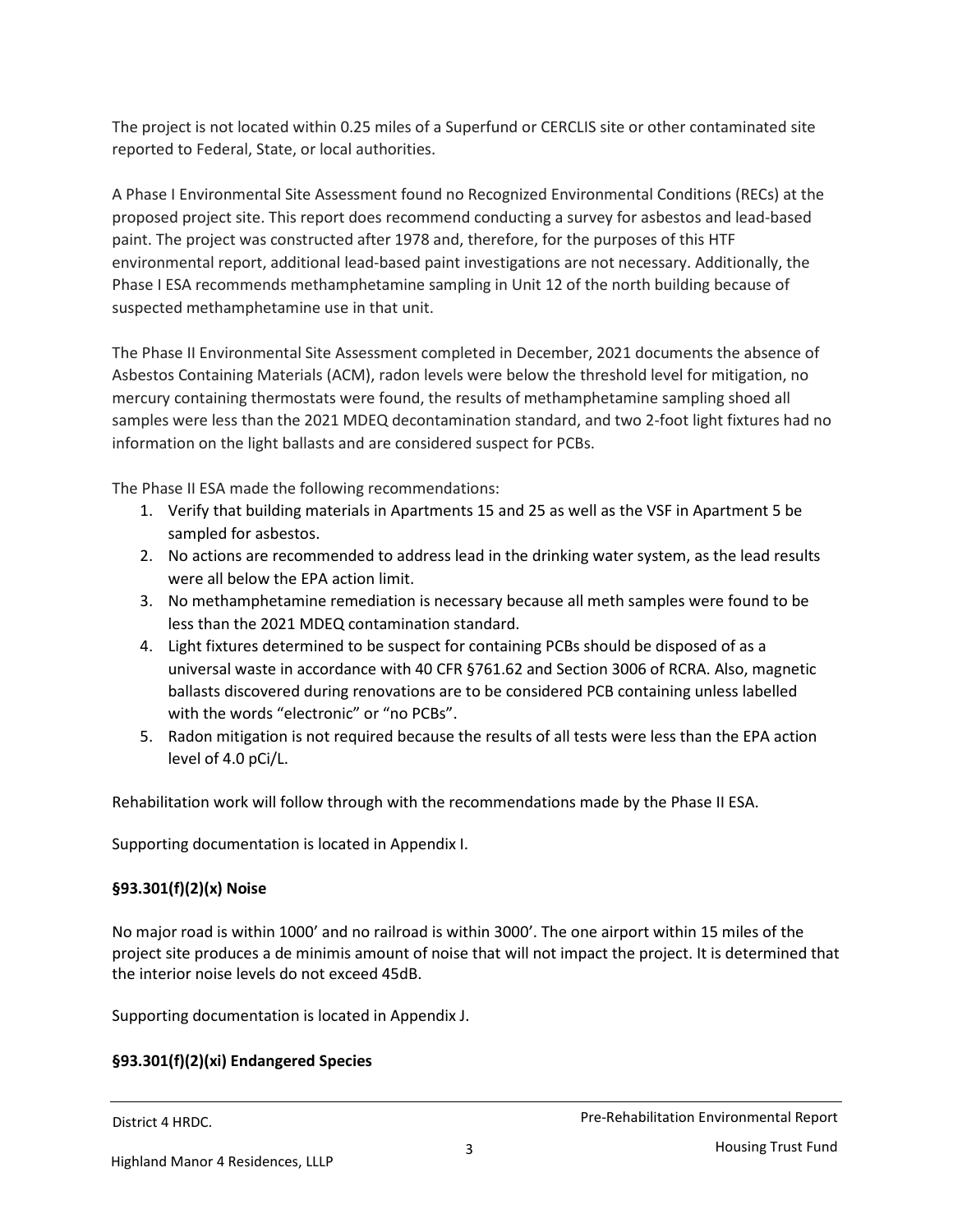This project does not involve actions which could jeopardize the continued existence of any endangered or threatened species, as designated by the US Fish and Wildlife Service or National Marine Fisheries Service. As evidenced in the consultation with the US Fish and Wildlife Service, there are no endangered, threatened, or candidate species of concern, and there are no critical habitats within the project area. This project will not result in the destruction or adversely modify the designated critical habitat of such species.

Supporting documentation is located in Appendix K.

### **§93.301(f)(2)(xii) Wild and Scenic Rivers**

The project is not located near a Wild and Scenic River. Project activities will not be inconsistent with conservation easements, land-use protections, and restrictions adjacent to wild and scenic rivers, as designated/listed by Department of Agriculture or Interior.

Supporting documentation is located in Appendix L.

### **§93.301(f)(2)(xiii) Safe Drinking Water**

Rehabilitation improvements will only use lead-free pipes, solder, and flux.

According Phase II Environmental Site Assessment prepared in December 2021, lead levels in Highland Manor's water do not exceed EPA's threshold and therefore Highland Manor's pipes are considered lead-free.

The Phase II ESA supporting documentation is located in Appendix I and the Safe Drinking Water certification from the project architect is located in Appendix M.

# **§93.301(f)(2)(xiv) Sole Source Aquifers**

The project avoids and does not have the potential to contaminate sole source aquifer areas. The project does not overlie a sole source aquifer.

Supporting documentation is located in Appendix N.

### **Sage Grouse**

Highland Manor is located within Havre city limits and, therefore does not affect Sage Grouse habitat.

Supporting documentation is located in Appendix O.

### **Capital Needs Assessment**

The Highland Manor Capital Needs Assessment is included in Appendix P.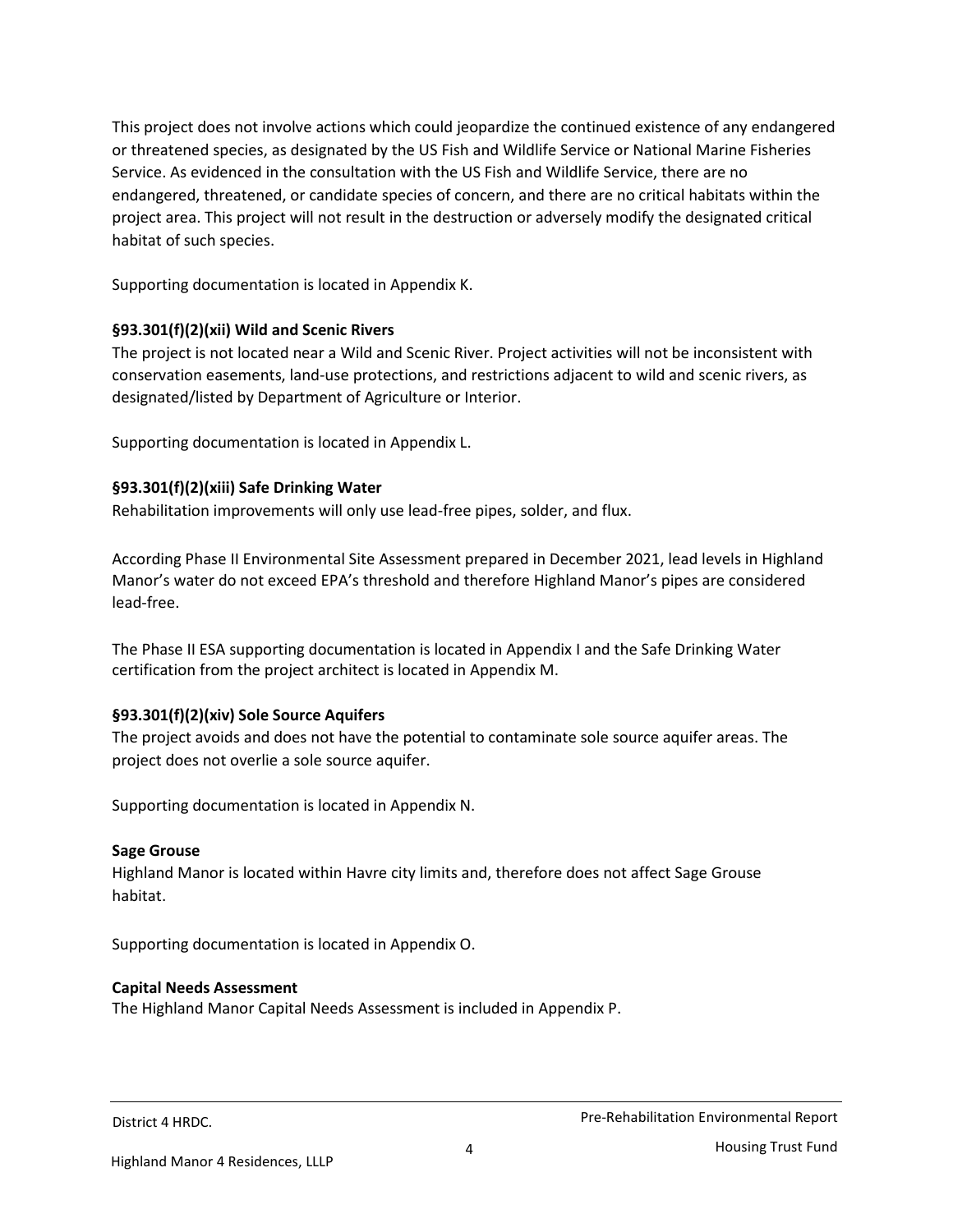## **Highland Manor Preliminary Environmental Report Findings Summary**

Each criterion listed in 24 CFR Part 93.301(f)(2) *Rehabilitation Projects Environmental Requirements,* and others as required by the Montana Department of Commerce, has been analyzed and it is determined that the Highland Manor rehabilitation project will not adversely impact the environment and the proposed rehabilitation activities are in compliance with 24 CFR Part 93.301(f)(2).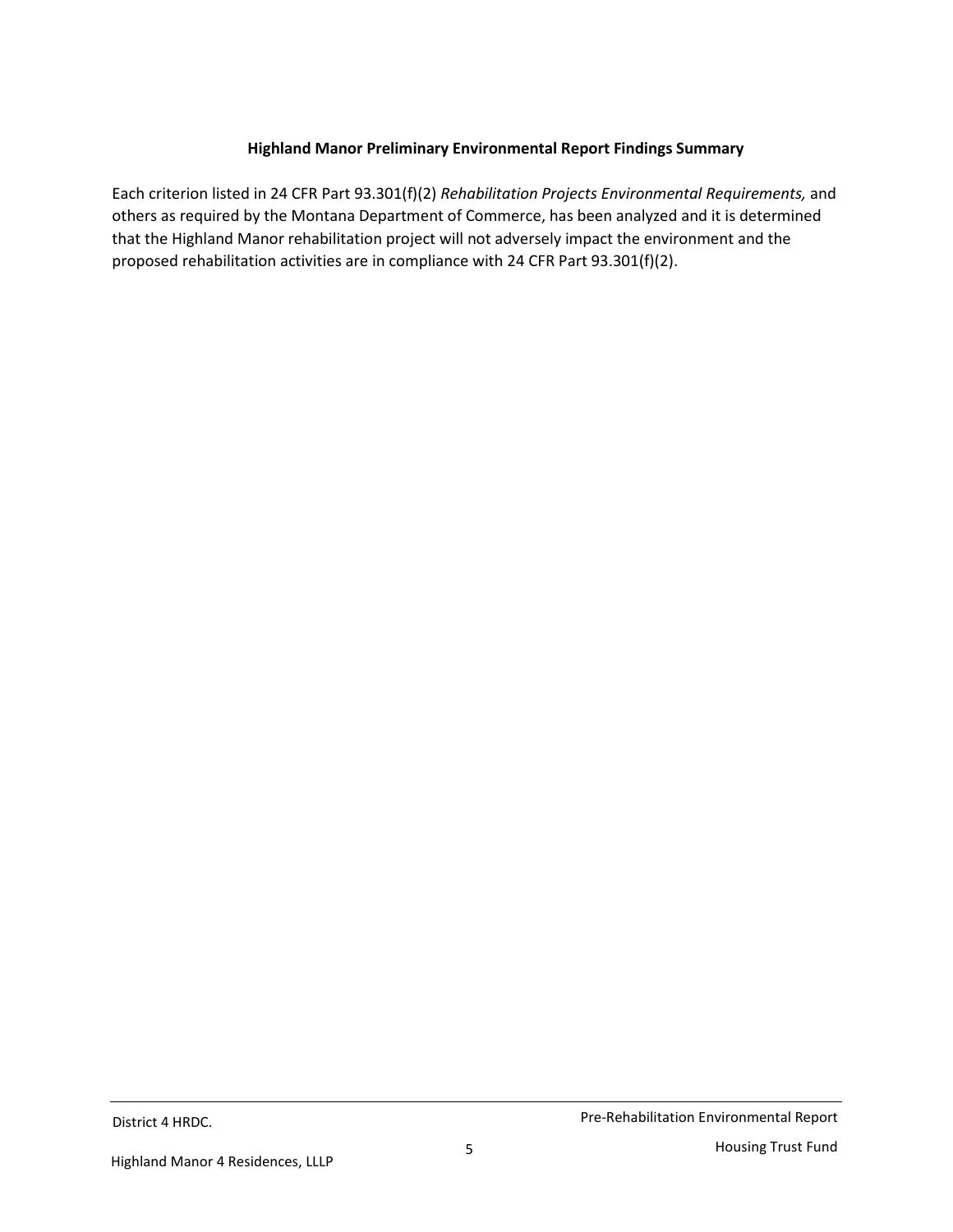# **Highland Manor Compliance with Environmental Provisions 24 CFR 93.301(f)(2) Rehabilitation**

### **Historic Preservation**

Select one of the following: ☒ The project is NOT listed or eligible for listing in the National Register of Historic Places individually or as part of an historic district. http://www.nps.gov/nr/research/

> *Document that the project is not listed or eligible to be listed on the National Register of Historic Places by a qualified professional.*

 $\Box$  The project is listed or eligible to be listed on the National Register of Historic Places, individually or as part of an historic district, and work DOES NOT include demolition and MEETS the Secretary of Interior's Standards for Rehabilitation. https://www.nps.gov/tps/standards/four-treatments/treatmentrehabilitation.htm

> *Document that the project is listed or eligible to be listed on the National Register of Historic Places and how the work meets the Secretary of Interior's Standards for Rehabilitation (photos, architectural plans, and certification by the qualified professional).*

 $\Box$  Project cannot be funded with HTF.

Note: If archaeological resources or human remains are discovered on the project site during construction, consult with affected tribes and/or descendant communities and comply with the Native American Graves Protection and Repatriation Act (25 U.S.C. 3001–3013), State law and/or local ordinance (e.g., State unmarked burial law).

> *Document all consultation correspondence with the affected tribe and/or descendant communities, and how compliance with the Native American Graves Protection and Repatriation Act (25 U.S.C. 3001–3013), State law and/or local ordinance (e.g., State unmarked burial law) has been met.*

### **Farmlands**

Select one of the following:  $\boxtimes$  The project activity IS solely rehabilitation.

*Document a summary of rehabilitation activities that are part of the project.*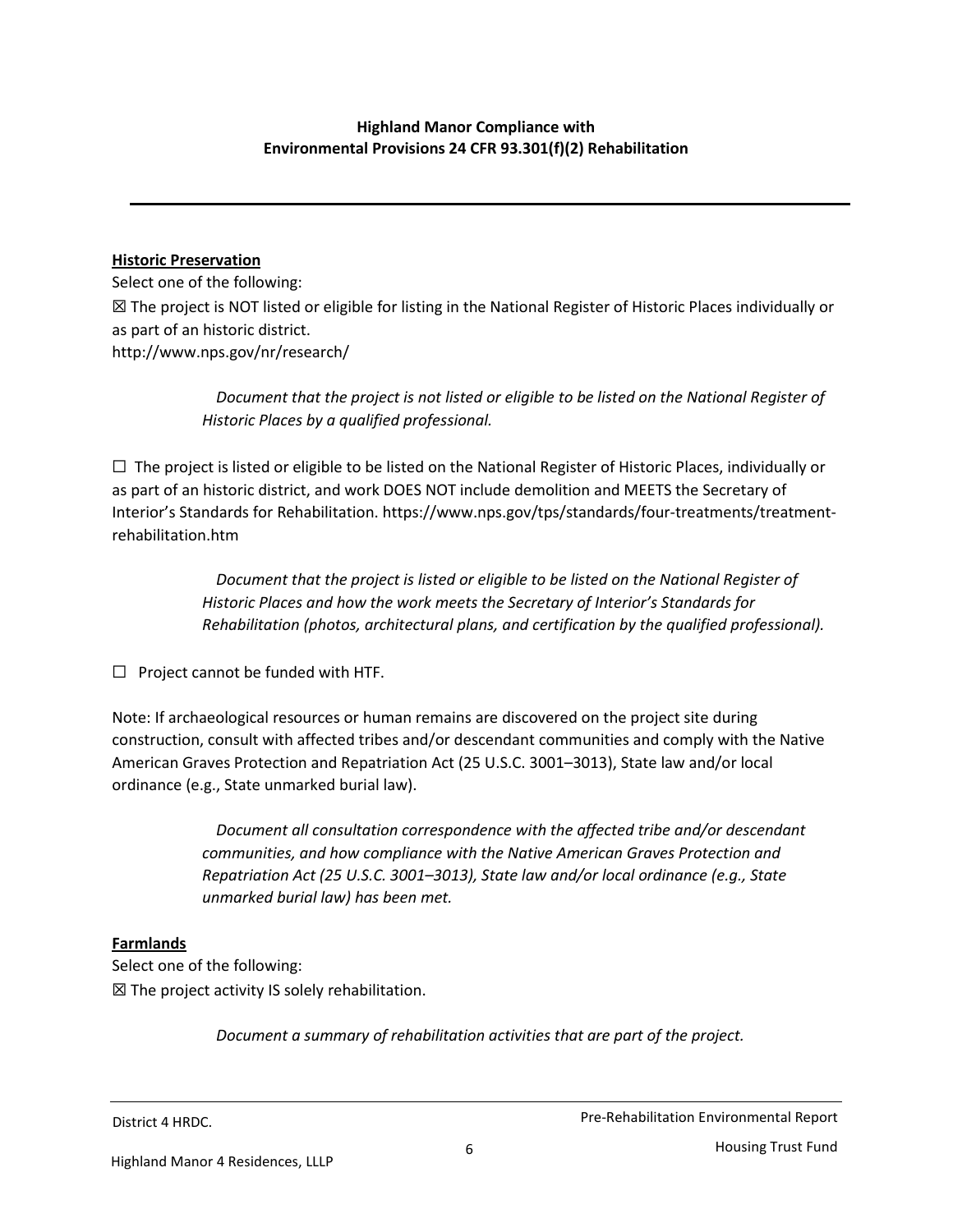$\Box$  The project will NOT convert unique, prime or significant (state or local) farmland to an urban use http://websoilsurvey.nrcs.usda.gov/app/HomePage.htm or https://tigerweb.geo.census.gov/tigerweb/ *A map from the Web Soil Survey showing that the project site is not a unique, prime or statewide or locally significant agricultural property, or a TigerWeb map showing the project is in an urban area.*

 $\Box$  Project cannot be funded with HTF.

### **Airport Zones**

Select one of the following:

 $\boxtimes$  The project is NOT located within a Runway Protection Zone (RPZ) of a civilian airport or the clear zone or Accident Potential Zone (APZ) of a military airfield. https://www.epa.gov/nepa/nepassist

> *A map showing the site is not within 15,000 feet of a military airport or within 2,500 feet of a civilian airport.*

> *If within 15,000 feet of a military airport, a map showing the site is not within a designated APZ or a letter from the airport operator stating so.*

*If within 2,500 feet of a civilian airport, a map showing the site is not within a designated RPZ or a letter from the airport operator stating so.* 

 $\Box$  Project cannot be funded with HTF.

### **Coastal Barrier Resources**

Select one of the following: ☒ The project is NOT located within a Coastal Barrier Resources System unit. http://www.fws.gov/CBRA/Maps/Mapper.html

> *A map showing that the project site is not located in a CBRS Unit OR a statement that the state contains no CBRS units.*

☐ Project cannot be funded with HTF.

### **Coastal Zone Management**

Select one of the following:

 $\boxtimes$  The project is NOT located in a Coastal Zone, or it has been determined that the project IS CONSISTENT with the State Coastal Zone Management Plan. https://www.hudexchange.info/environmental-review/coastal-zone-management/

*Document that the project site is not located in a Coastal Zone. If a project is located*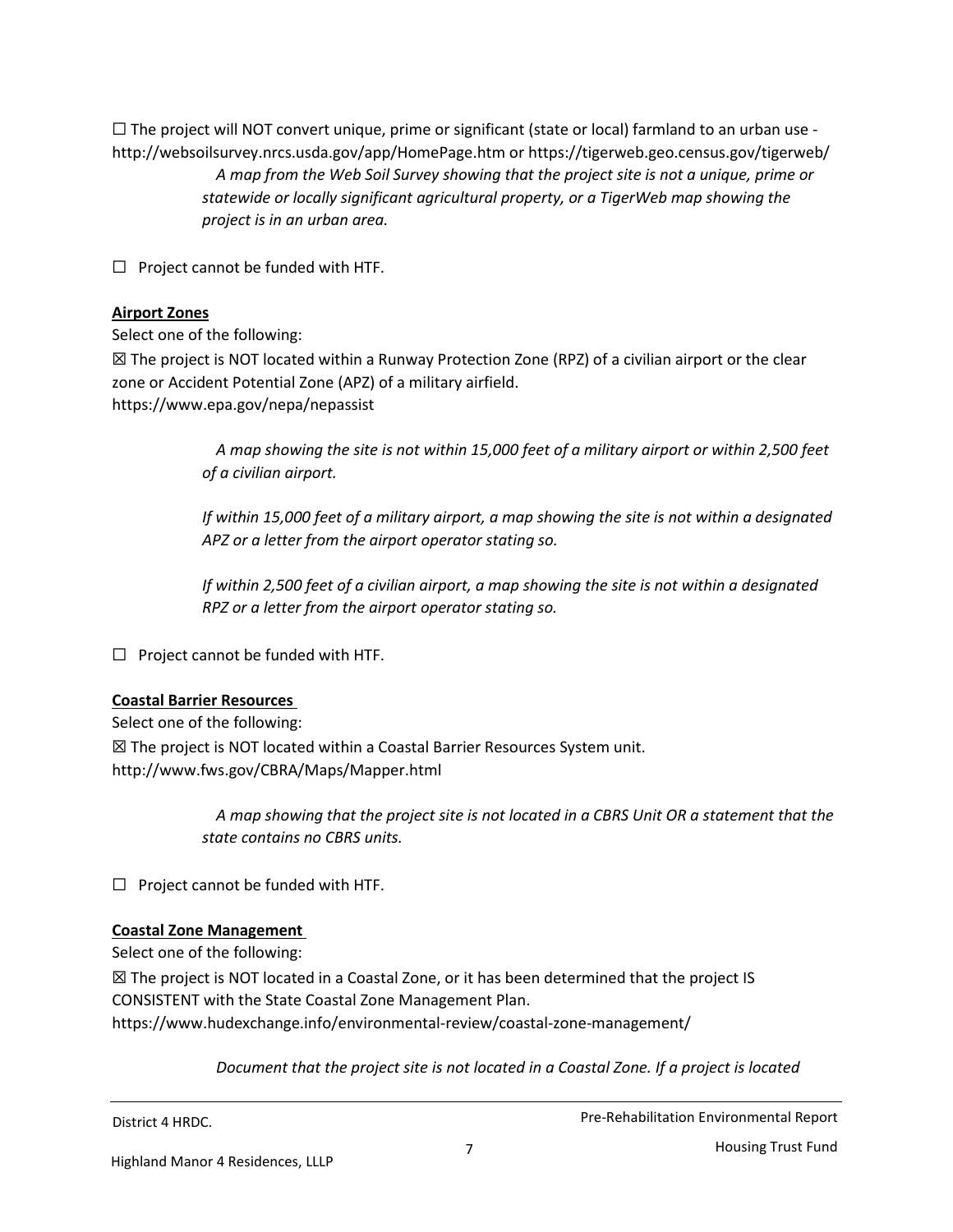*within a Coastal Zone document that the project is consistent with the State Coastal Zone Management Plan, this may require contacting the state Coastal Zone Management Agency to obtain a letter of consistency.* 

☐ Project cannot be funded with HTF.

## **Floodplains**

Select one of the following:

☒ The project is NOT located in the Floodway, Coastal High Hazard Area or 100-year or 500-year floodplain on the latest FEMA floodmap (including preliminary maps and Advisory Base Flood Elevations).

https://msc.fema.gov/portal

*FEMA FIRM or other latest-available data from FEMA showing the project location is not within a floodplain.* 

### ☐ 100-year floodplain -

If there are no practicable alternatives to substantial improvement the structure IS elevated at least to the base flood elevation (BFE) or floodproofed to one foot above the BFE and the project IS NOT a Critical Action.

> *Document whether there is a practicable alternative. If so, select a site outside the floodplain. If there is no practicable alternative, provide the FIRM or latest-available FEMA data and if the structure will be substantially improved, document that the structure has been elevated at least the BFE or floodproofed be substantially improved, document that the structure has been elevated at least the BFE or floodproofed to one foot above the BFE that elevated and floodproofed buildings must adhere to National Flood Insurance Program standards, and that the project is not a Critical Action.*

 $\Box$  Floodway –

The project IS a functionally dependent use.

*Provide the FIRM or latest-available FEMA data and document that the structure is a functionally dependent use.*

# $\Box$  Coastal High Hazard Area –

The project IS designed for location in a coastal high hazard area consistent with the FEMA National Flood Insurance Program requirements for V Zones.

> *Provide the FIRM or latest-available FEMA data and document that the structure is designed for location in a coastal high hazard area consistent with the FEMA National Flood Insurance Program requirements for V Zones, and that the structure is not a Critical*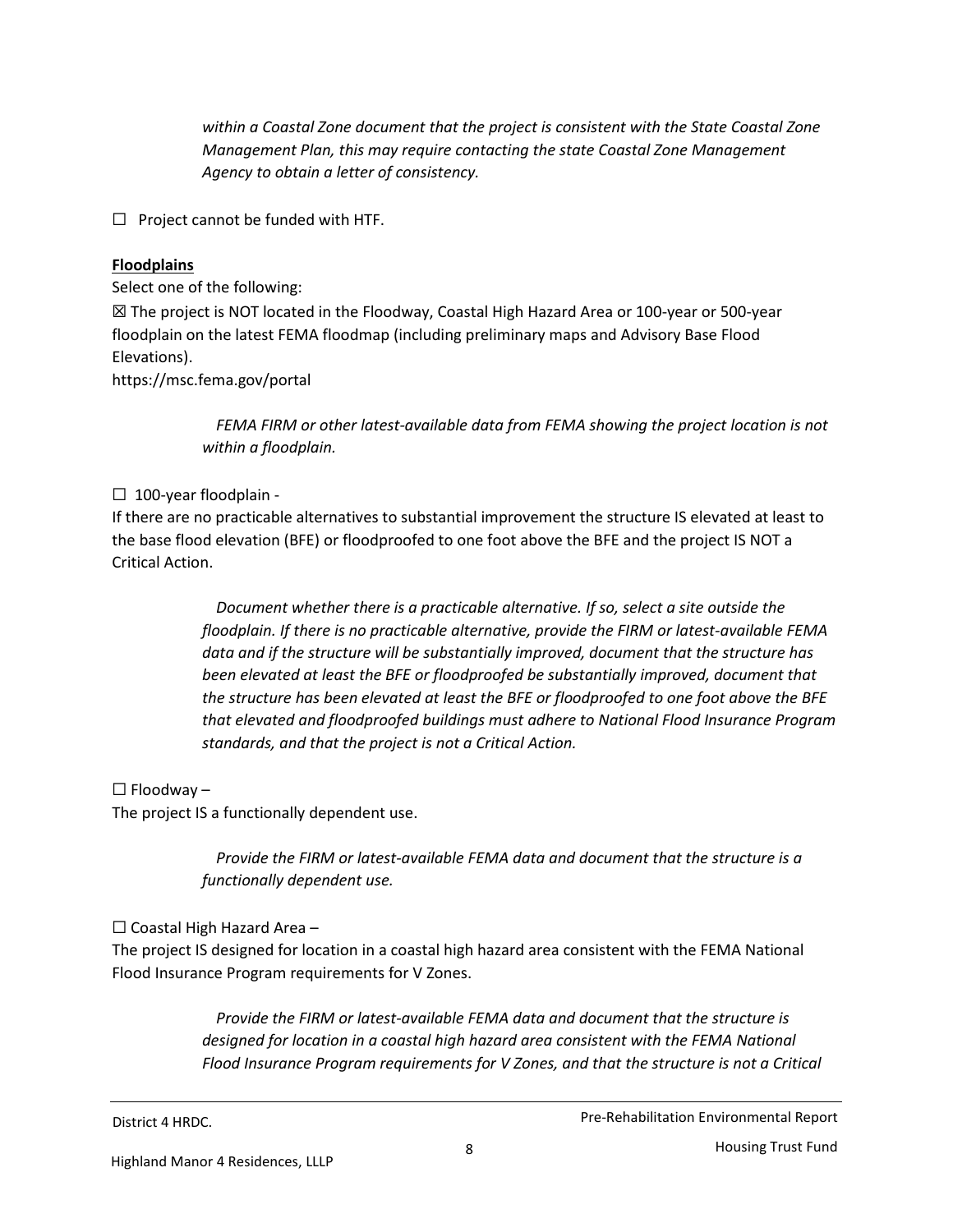*Action.* 

 $\Box$  500-year floodplain -The project is NOT a Critical Action.

> *Provide the FIRM or latest-available FEMA data and document that the structure is not a Critical Action.*

 $\Box$  Project cannot be funded with HTF.

# **Wetlands**

Select one of the following:

 $\boxtimes$  The project will NOT adversely impact a wetland. The project will NOT drain, dredge, channelize, fill, dike, impound, or perform grading activities in wetlands. http://www.fws.gov/wetlands/Data/Mapper.html

*A map showing the project is not located in a jurisdictional or non-jurisdictional wetland.*

 $\Box$  Project cannot be funded with HTF.

### **Explosives and Hazards**

Select one of the following:

☒ The rehabilitation of the building will NOT increase residential densities in the building.

*Please refer to the attached Capital Needs Assessment and Highland Manor HTF application.*

 $\Box$  The project will increase residential densities, and IS in compliance with the standards for acceptable separation distances, as set forth at 24 CFR part 51, subpart C. https://www.hudexchange.info/programs/environmental-review/explosive-and-flammable-facilities/

*Document that the project meets the standards for acceptable separation distance.*

 $\Box$  Project cannot be funded with HTF.

# **Contamination**

Select one of the following:

 $\boxtimes$  The project is FREE of hazardous materials, contamination, toxic chemicals and gases, and radioactive substances, where a hazard could affect the health and safety of occupants or conflict with the intended use of the property.

AND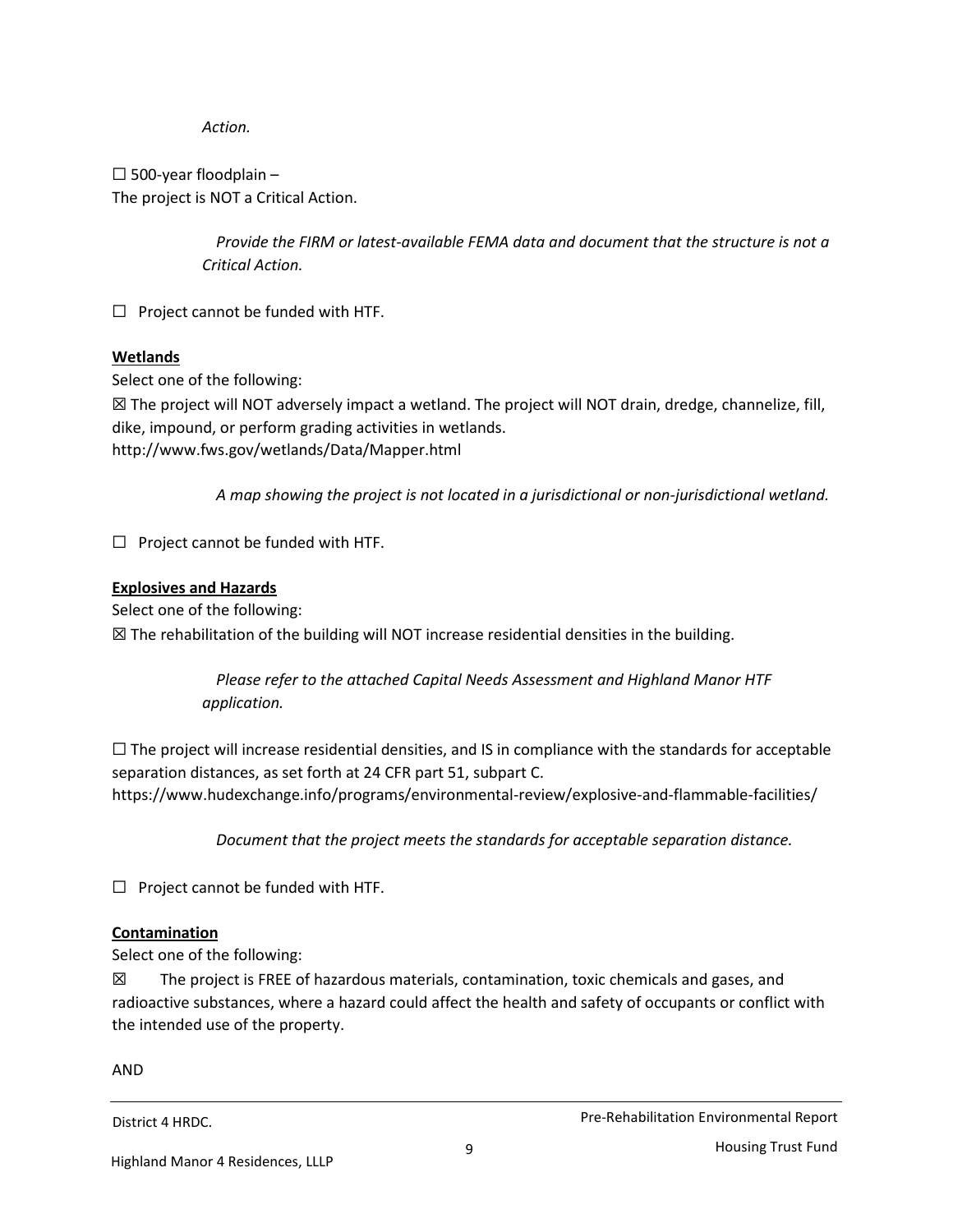The project IS NOT located within 0.25 miles of a Superfund or CERCLIS (Comprehensive Environmental Response, Compensation, and Liability Information System) site or other contaminated site reported to Federal, State, or local authorities without a statement in writing from the U.S. Environmental Protection Agency (EPA) or the appropriate State agency that there is no hazard that could affect the health and safety of the occupants or conflict with the intended use of the property.

Note: The CERCLIS Public Access Database has been retired. The EPA is transitioning to the Superfund Enterprise Management System, or SEMS. SEMS includes the same data fields and content as CERCLIS.

https://www.hudexchange.info/environmental-review/site-contamination/

*Document that the project is free of hazardous materials, contamination, toxic chemicals and gases, and radioactive substances, where a hazard could affect the health and safety of occupants or conflict with the intended use of the property. Document that the project is not located within 0.25 miles of a Superfund or CERCLIS site or other contaminated site reported to Federal, State, or local authorities without a statement in writing from the EPA or the appropriate State agency that there is no hazard that could affect the health and safety of the occupants or conflict with the intended use of the property.*

*Multifamily properties (more than 4 units) a Phase I ESA–ASTM is required. If the Phase I ESA identifies RECs, a Phase II ESA–ASTM will be required. If the Phase II indicates the presence of hazardous substances or petroleum products above applicable local, state, tribal or federal (LSTF) screening levels, coordination with the relevant LSTF oversight agency will be required to complete the remediation process and obtain a determination that no further action is required. Development of more than four single family structures in the same location, such as subdivision development, should be evaluated as multifamily*

*Single family properties - projects must avoid sites located within 0.25 miles of a Superfund or CERCLIS site or other contaminated site reported to Federal, State, or local authorities without a statement in writing from the EPA or the appropriate State agency that there is no hazard that could affect the health and safety of the occupants or conflict with the intended use of the property. In addition to the government records search, the screening process for single family does include a site visit. When the screening process raises concerns related to site contamination, it may be appropriate to contract with an environmental professional for preparation of a Phase I, testing and sampling, or other investigation.*

 $\Box$  Project cannot be funded with HTF.

### **Noise**

Select one of the following: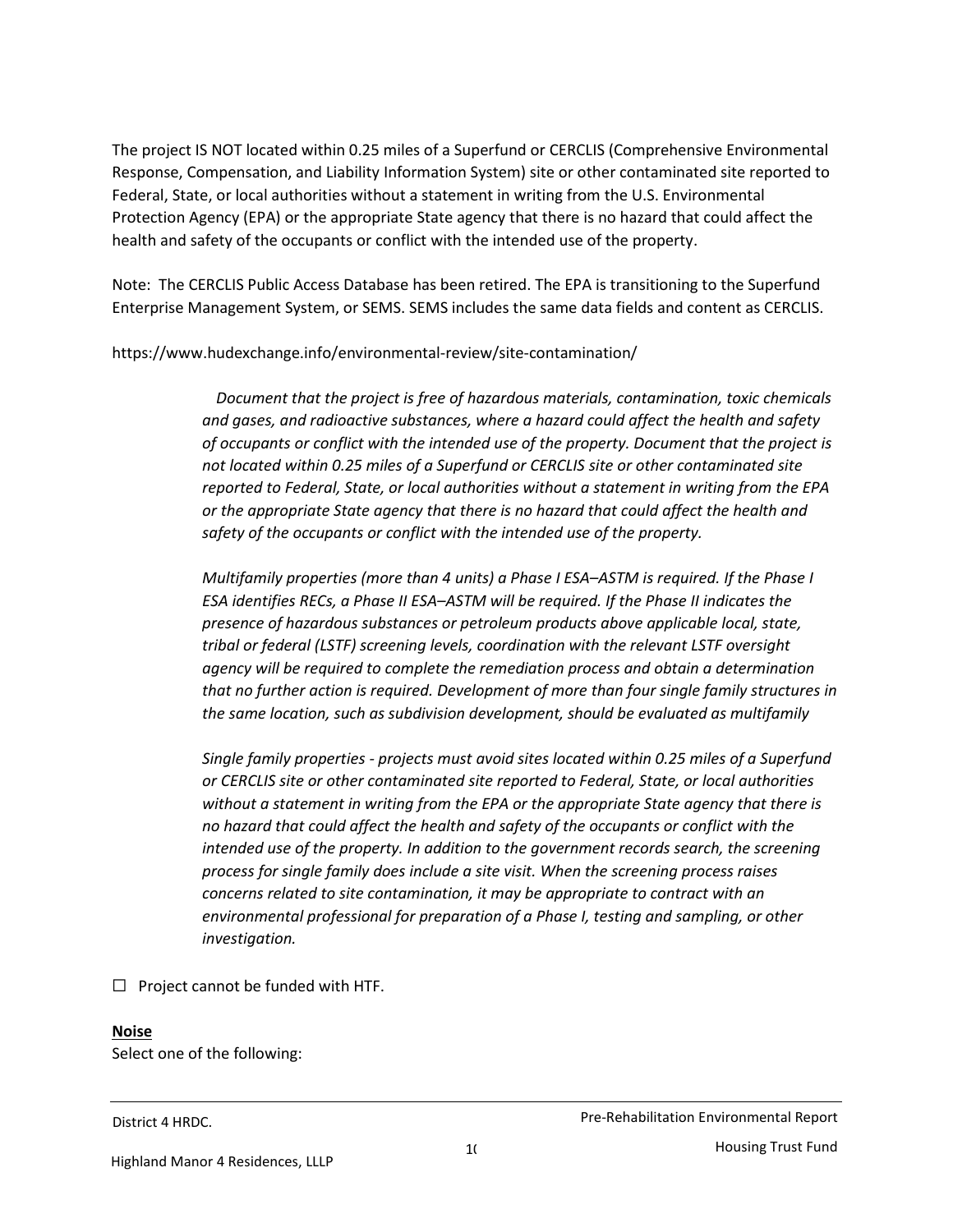$\boxtimes$  The internal noise level will be 45 decibels or less (mitigation may be required). https://www.hudexchange.info/programs/environmental-review/noise-abatement-and-control/

*Document that that interior noise levels will be no more than 45 dB.*

☐ Project cannot be funded with HTF.

### **Endangered Species**

Select one of the following:

 $\boxtimes$  The project will NOT impact endangered or threatened species or their habitat. https://www.hudexchange.info/programs/environmental-review/endangered-species/

> *Provide documentation that there are no endangered, threatened species, or critical habitat on the project site. If there are endangered, threatened species or critical habitat on the project site, document that the project will not jeopardize an endangered or threatened species, and will not adversely modify critical habitat. This may require informal consultation with FWS and/or NMFS.*

 $\Box$  Project cannot be funded with HTF.

### **Wild and Scenic Rivers**

Select one of the following:

 $\boxtimes$  The project is not located near a Wild and Scenic River.

*Document that the project is not located near a Wild and Scenic River.* 

☐ The project is located near a Wild and Scenic River and IS CONSISTENT with the River's Management Plan. https://www.hudexchange.info/programs/environmental-review/wild-and-scenicrivers/

> *Document that the project is located near a Wild and Scenic River, and the project is consistent with the River's Management Plan.*

 $\Box$  Project cannot be funded with HTF.

# **Sole Source Aquifers**

Select one of the following:

 $\boxtimes$  The project will NOT impact a Sole Source Aquifer. https://www.hudexchange.info/programs/environmental-review/sole-source-aquifers/

> *Document that the project site is not located on a SSA. If the project site located on a SSA provide documentation from EPA that the project will not impact the SSA (including*

District 4 HRDC. **Pre-Rehabilitation Environmental Report** ...